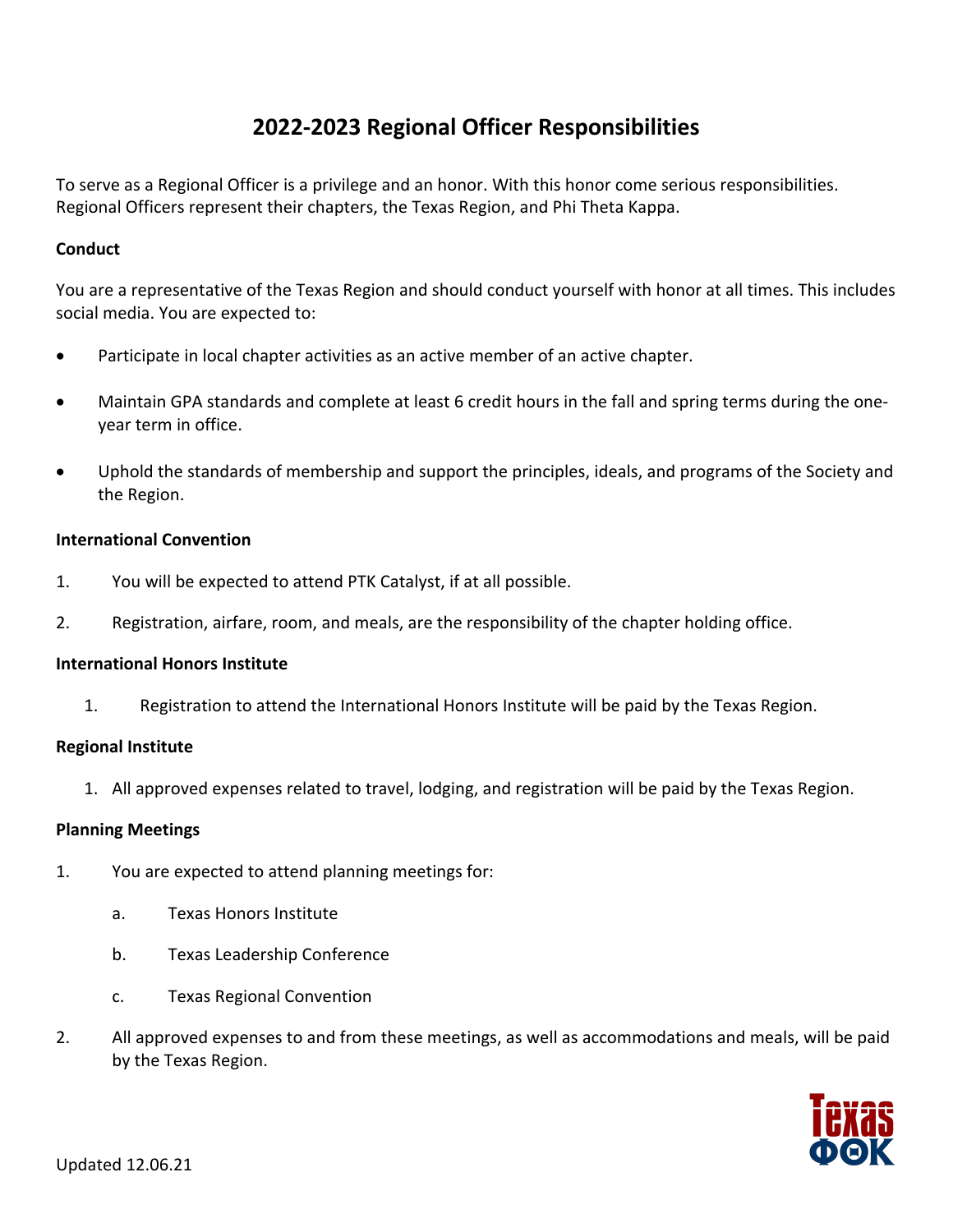- 3. Those requiring airline reservations should contact the Regional Coordinator well in advance of the planning meeting so that airfare can be secured at a reasonable price. No last-minute reservations will be made.
- 4. You will participate in planning the agenda for each meeting and are expected to arrive at the planning meeting with suggestions for workshops and presenters, speakers, and all other aspects of the program.

#### **Regional Meetings**

- 1. You will be expected to attend and participate in:
	- a. Texas Honors Institute
	- b. Texas Leadership Conference
	- c. Texas Regional Convention
- 2. Registration and approved accommodations for each of these events are paid by the Texas Region.
- 3. You will be expected to arrive early to each conference/convention (one day prior to the official event start date) for final planning and preparations. You will be responsible for traveling to the event site in accordance with your college's travel policies. If your college requires an advisor to travel with you, the Texas Region will not be responsible for the advisor's travel and lodging expenses.
- 4. At these meetings, you will
	- a. Participate in various activities
	- b. Lead the district meeting
	- c. Call roll
	- d. Introduce speakers
	- e. Make others feel welcome

#### **Regional Goals**

- 1. You will be expected to work with your District Coordinator to establish goals for your district.
- 2. You will work with the Regional Coordinator and Associate Regional Coordinator to help establish goals for the Texas Region. All suggestions will be considered.

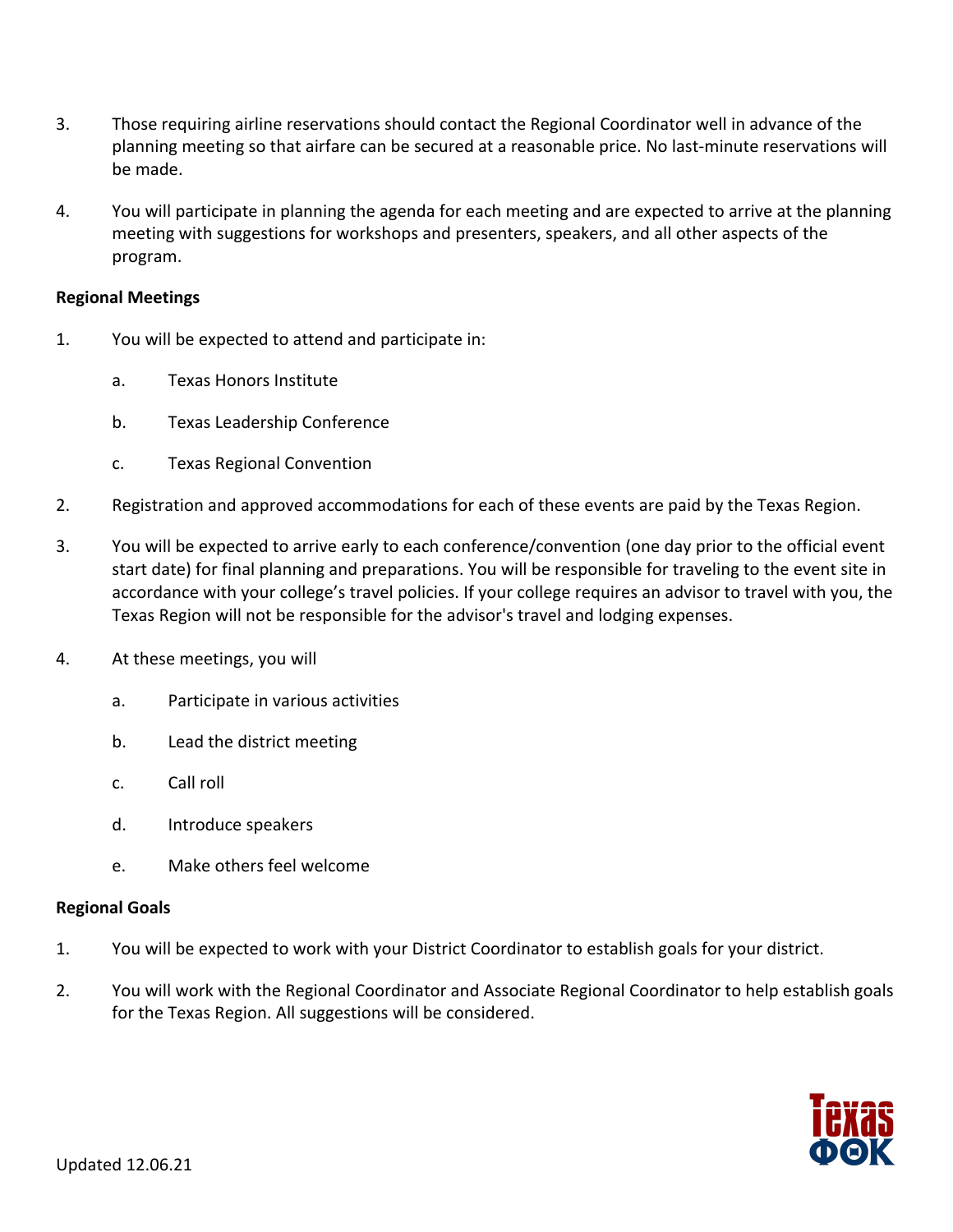## **Public Speaking**

- 1. Regional officers, especially Regional Vice Presidents, will be asked to speak at inductions and other programs held by various chapters in their districts.
- 2. Regional officers should work with their District Coordinators (or Regional Coordinator and Associate Regional Coordinator for the President) to write appropriate speeches. The speech topics will be communicated at your training meeting.
- 3. The chapter inviting the officer to speak should help the officer with expenses to attend the event.
- 4. The Regional President will be invited to make a speech at the Texas Community College Teachers Association Annual Convention. This speech is usually given on a Thursday evening toward the end of February or beginning of March and is a very important duty and honor for our Regional President.

#### **District Responsibilities**

- 1. Each regional officer is expected to maintain communication with the members and chapters in their district, or in the case of the Regional President, with the entire Region.
- 2. If there are inactive chapters near you, hopefully you will be able to visit with them and encourage them to become active participants.
- 3. You will be provided access to a regional email account that you are required to use for regional communication:

txpres@txptk.org d1vp@txptk.org d2vp@txptk.org d3vp@txptk.org d4vp@txptk.org d5vp@txptk.org

You should work with your Regional Coordinator, Associate Regional Coordinator, and District Coordinator to establish guidelines for communication.

#### **Communication with Regional Coordinator**

- 1. Officers should keep in touch with the Regional Coordinator and Associate Regional Coordinator. Please submit your home number, cell phone number, mailing address, and other means of communication to the Regional Coordinator.
- 2. The Regional Coordinator and Associate Regional Coordinator will email you using your Regional email address.